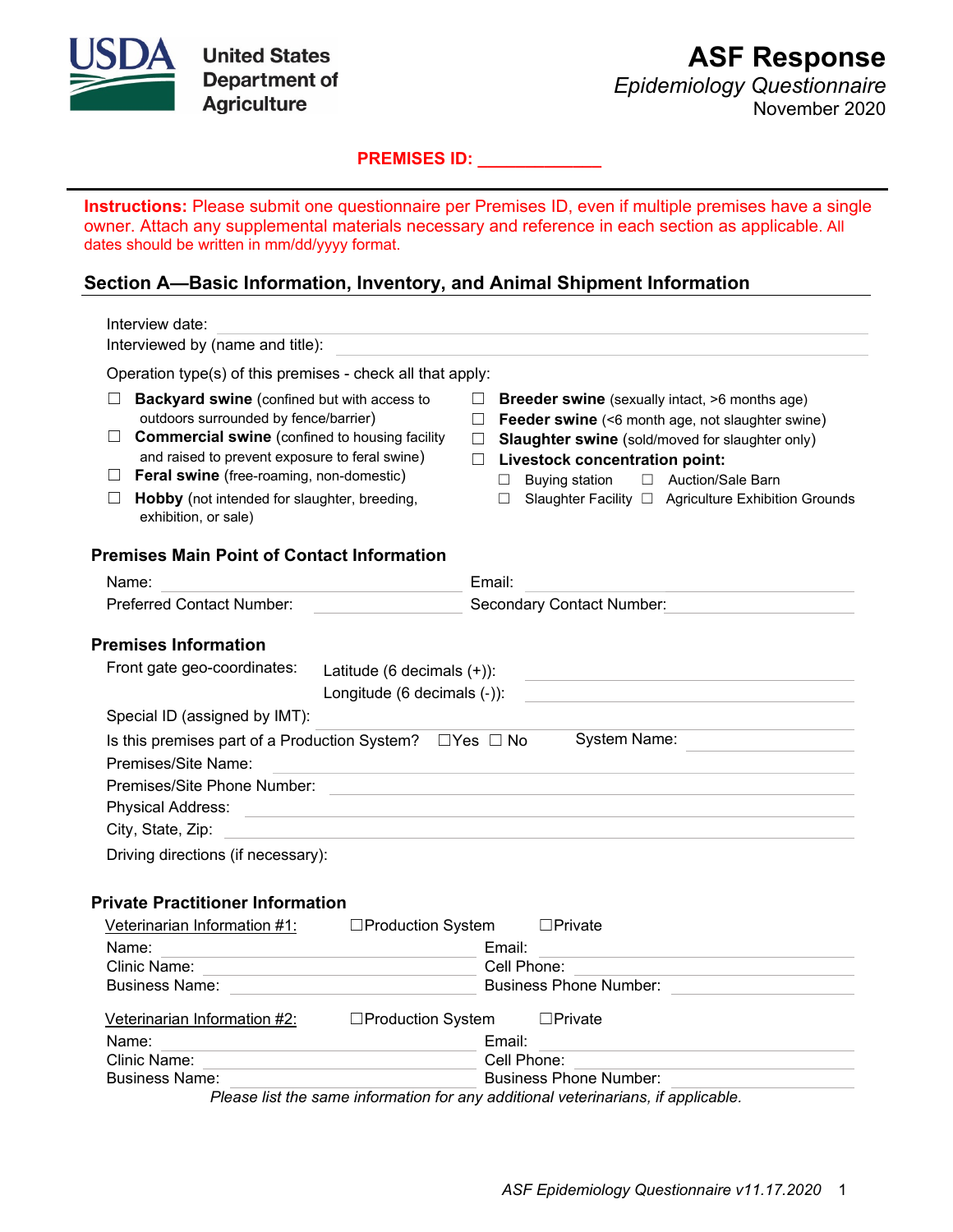Check all clinical signs noticed on this premises:

- $\Box$  Increase in mortality above normal rates
- $\Box$  Neurologic signs (hesitant walking, incoordination)
- ☐ Lethargic, depressed
- □ Fever (>104°F)/huddling/piling □ Vomiting
- ☐ Swine with discolored/red/purple/black skin ☐ Decreased water intake
- ☐ Bloody diarrhea ☐ Abortions
- ☐ Coughing/difficulty breathing/nasal discharge ☐ Other (specify):
- **Date of onset of clinical signs:**

 *Onset of clinical signs is date when any of the clinicals signs above were first observed in a pig(s) on the premises.*

If applicable, check all postmortem findings observed on this premises:

- 
- ☐ Fluids in the chest/abdominal cavities ☐ Enlarged spleen/lymph nodes/lungs
- ☐ Discharge or bloody froth in nose/mouth/trachea ☐ Other (specify):
- ☐ Bloody contents in stomach or intestinal tract
- ☐ Change in feed consumption (decreased feed intake, not eating, eating slowly when fed; decreased weight)
- 
- 
- 
- 

☐ Discolored/red/purple/black skin ☐ Bleeding over organs and body surfaces

- 
- 
- 1. List other domestic, non-swine species (including pets) on the premises and the number present today. *Note: Current swine inventory estimates will be gathered from appraisal and indemnity forms.*

| Species | Number present |
|---------|----------------|
|         |                |
|         |                |
|         |                |

2. Does the herd participate in a Swine Health Production Plan (commuter herd agreement)?

☐ Yes ☐ No

If yes, list all the States involved:

- 3. If part of a Swine Production System, describe and diagram the flow of animals within the system:
	- ☐ Yes, an additional document is attached.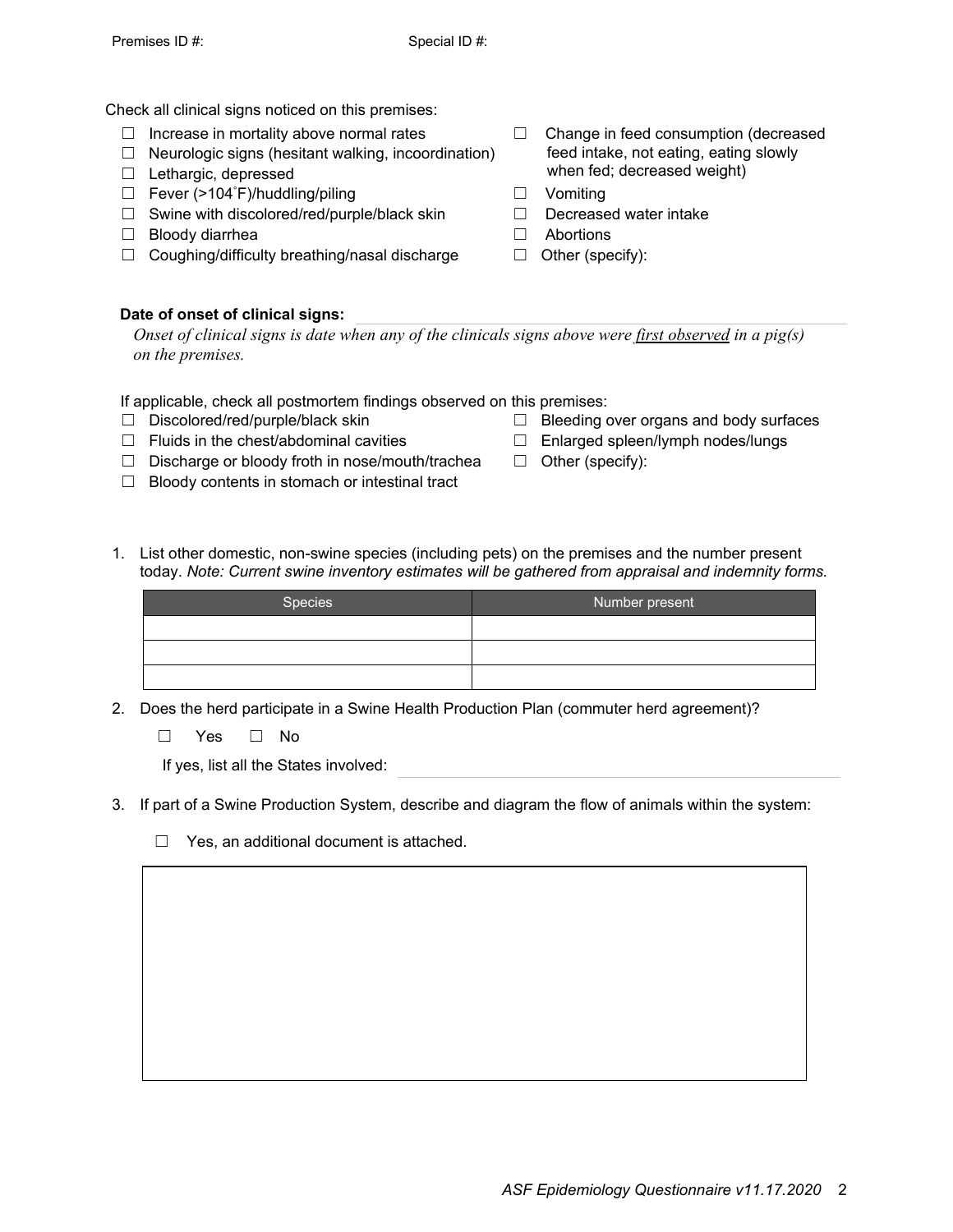4. Swine may **move off the premises** for many reasons, such as to go to slaughter, another premises, a buying station, livestock market, a show for exhibition, or for culling. This movement may or may not involve a change in ownership. In the **30 days before the onset of clinical signs,** did any swine **move off** this premises?

☐ Yes ☐ No

[If question  $4 = No$ , SKIP to Section B.]

- 5. For the **30 days before the onset of clinical signs**, list all swine **movements off** the premises below. A spreadsheet or print out of records is also acceptable.
	- $\Box$  Check box if a spreadsheet is attached.

**Are there intermediate stops before arrival at the destination?**

| Type of swine<br>(cull sows,<br>weaned pigs,<br>finisher pigs, etc.) | Purchaser/<br>receiver<br>premises name | Purchaser/<br>receiver address<br>or premises ID<br>number | Shipment<br>date | Truck/trailer<br>owner | <b>Number</b><br>sold/<br>shipped | <b>ICVI</b><br>Available?<br>(obtain a copy<br>if yes) |
|----------------------------------------------------------------------|-----------------------------------------|------------------------------------------------------------|------------------|------------------------|-----------------------------------|--------------------------------------------------------|
|                                                                      |                                         |                                                            |                  |                        |                                   |                                                        |
|                                                                      |                                         |                                                            |                  |                        |                                   |                                                        |
|                                                                      |                                         |                                                            |                  |                        |                                   |                                                        |
|                                                                      |                                         |                                                            |                  |                        |                                   |                                                        |
|                                                                      |                                         |                                                            |                  |                        |                                   |                                                        |
|                                                                      |                                         |                                                            |                  |                        |                                   |                                                        |
|                                                                      |                                         |                                                            |                  |                        |                                   |                                                        |
|                                                                      |                                         |                                                            |                  |                        |                                   |                                                        |
| Notes:                                                               |                                         |                                                            |                  |                        |                                   |                                                        |
|                                                                      |                                         |                                                            |                  |                        |                                   |                                                        |

☐ Yes ☐ No ☐ Don't know (requires follow up)

## **Section B—Purchases/Animals Received During Reference Period**

6. In the **30 days before the onset of clinical signs**, did this premises **buy or receive** any swine from other sources?

☐ Yes ☐ No

7. In the **30 days before the onset of clinical signs,** did exhibition (show) pigs **return** to the premises from another location?

☐ Yes ☐ No

[If question 6 AND  $7 = No$ , SKIP to Section C.]

- 8. For the **30 days before the onset of clinical signs**, list all animal **movements onto the premises** below. If there are a large number of purchases/movements, a spreadsheet or print out of records is acceptable.
	- $\Box$  Check box if a spreadsheet is attached.

**Are there intermediate stops before arrival at this premises?**

☐ Yes ☐ No ☐ Don't know (requires follow up)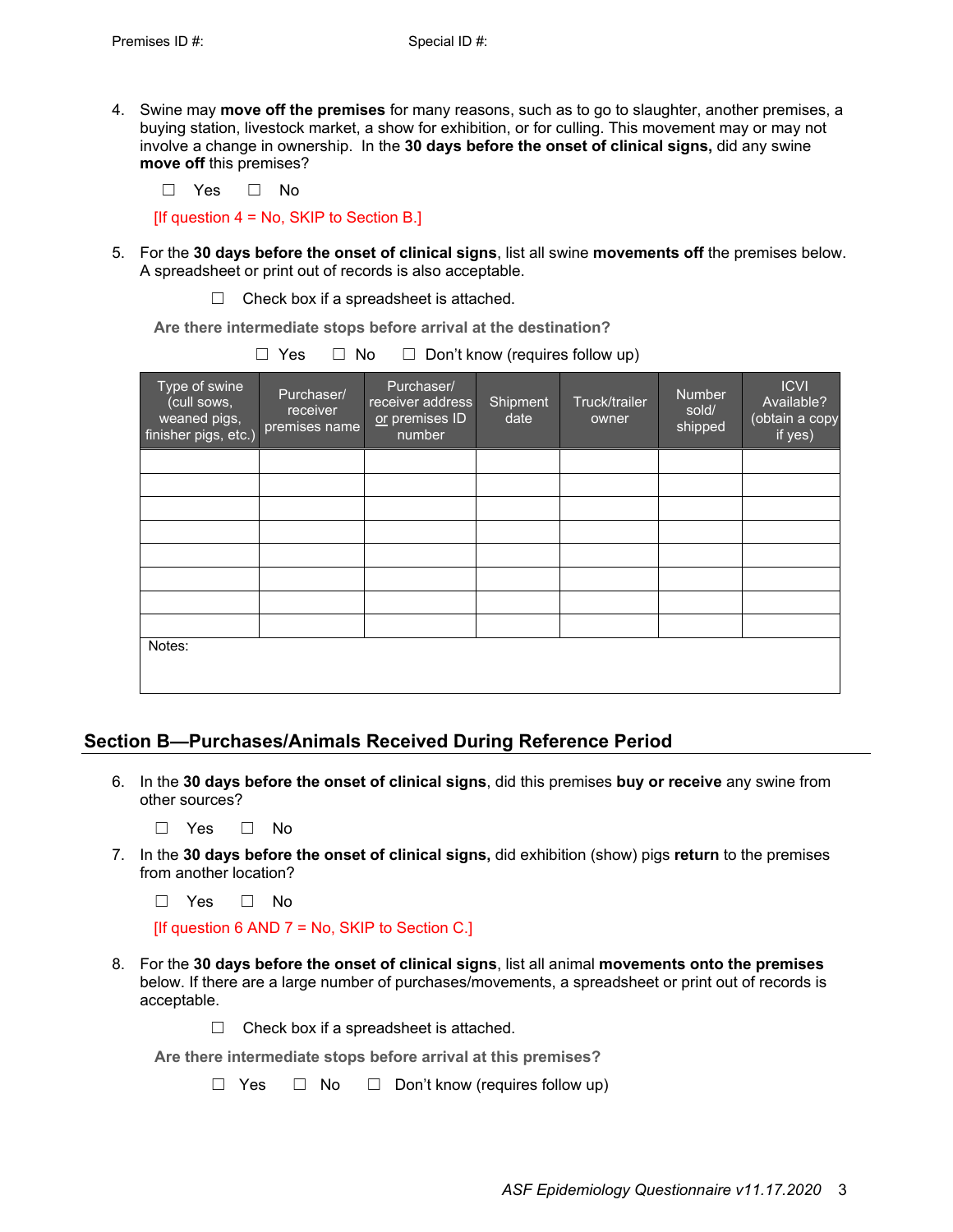| Type of swine<br>(cull sows,<br>weaned pigs,<br>finisher pigs, etc.) | Seller/shipper<br>premises name | Seller/shipper<br>address or premises<br>ID number | Shipment<br>date | Truck/trailer<br>owner | Number<br>purchased/<br>received | <b>ICVI</b><br>Available?<br>(obtain a<br>copy if yes) | Number of<br>days held in<br>transit before<br>delivery |
|----------------------------------------------------------------------|---------------------------------|----------------------------------------------------|------------------|------------------------|----------------------------------|--------------------------------------------------------|---------------------------------------------------------|
|                                                                      |                                 |                                                    |                  |                        |                                  |                                                        |                                                         |
|                                                                      |                                 |                                                    |                  |                        |                                  |                                                        |                                                         |
|                                                                      |                                 |                                                    |                  |                        |                                  |                                                        |                                                         |
|                                                                      |                                 |                                                    |                  |                        |                                  |                                                        |                                                         |
|                                                                      |                                 |                                                    |                  |                        |                                  |                                                        |                                                         |
|                                                                      |                                 |                                                    |                  |                        |                                  |                                                        |                                                         |
| Notes:                                                               |                                 |                                                    |                  |                        |                                  |                                                        |                                                         |

### **Section C — Disease Risk Information**

9. Do employees of this premises have contact with other swine not part of this premises (e.g., swine they raise themselves or on other premises where they work)?

☐ Yes ☐ No ☐ Don't know (requires follow up)

[If question  $9 = No$ , SKIP to question 11.]

10. Names, addresses and contact info for employees who own swine OR have secondary employment at other livestock premises/facilities:

| Employee's address<br>Employee's name (or location of secondary employment) | <b>Other Livestock Premises/</b><br><b>Facility Type</b> | Employee's phone |
|-----------------------------------------------------------------------------|----------------------------------------------------------|------------------|
|                                                                             |                                                          |                  |
|                                                                             |                                                          |                  |
|                                                                             |                                                          |                  |
|                                                                             |                                                          |                  |
|                                                                             |                                                          |                  |
|                                                                             |                                                          |                  |

11. Do any of the employees share a residence/home or transportation with any other persons who work at another swine premises, packing plant, rendering company, or is a truck driver for a swine related or supporting business?

☐ Yes ☐ No ☐ Don't know (requires follow up)

 $[$ If question 11 = No, SKIP to question 13.]

12. Names, addresses and contact info for co-residents with employees who have employment at another swine premises/facility or supporting business:

| Co-resident name | Co-resident's<br>place of employment | Co-resident's phone |
|------------------|--------------------------------------|---------------------|
|                  |                                      |                     |
|                  |                                      |                     |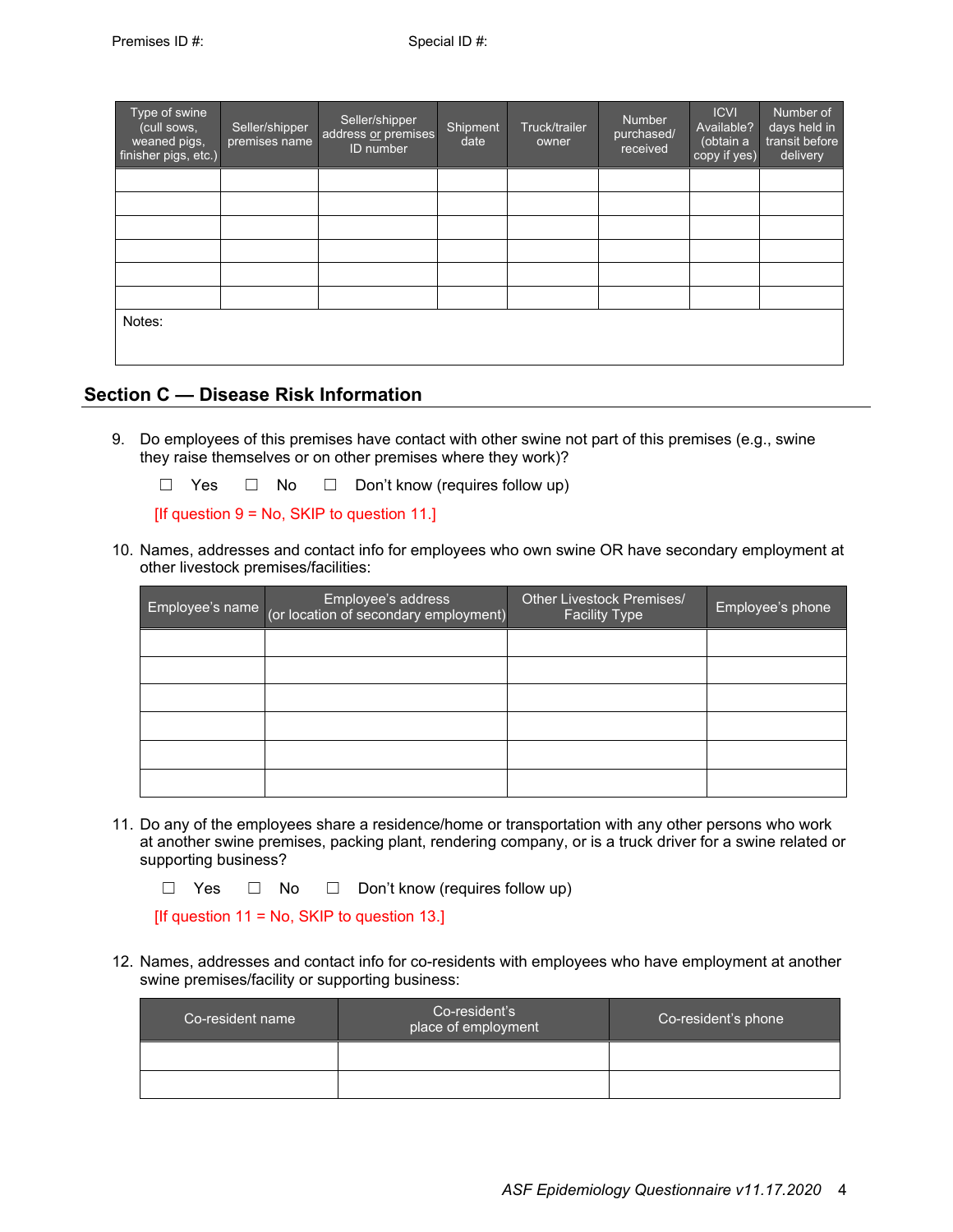13. In the **last 15 days**, has anyone been out of the country and returned or visited this premises?

☐ Yes ☐ No ☐ Don't know (requires follow up)

[If question 13 = No, SKIP to question 15.]

14. Name, contact info and country of the person(s) who traveled:

| Person's name | Person's phone | Country visited: |
|---------------|----------------|------------------|
|               |                |                  |
|               |                |                  |
|               |                |                  |

15. In the **15 days before the onset of clinical signs**, have any visitors such as tourists, service professionals, vaccination crews, processing crews, veterinarians, etc. come onto this premises?

☐ Yes ☐ No

[If question 15 = No, SKIP to question 17.]

- 16. If known, list name and contact info of visitor(s) below OR attach a copy of visitor log.
	- □ Yes, a visitors log is attached.

| Visitor name/company | Visitor contact information | Visitor entered animal<br>holding facility? |         | Date of visit to premises |
|----------------------|-----------------------------|---------------------------------------------|---------|---------------------------|
|                      |                             | Yes<br>$\blacksquare$                       | No<br>┐ |                           |
|                      |                             | Yes<br>$\mathbf{I}$                         | No<br>┓ |                           |
|                      |                             | Yes<br>$\blacksquare$                       | No<br>٦ |                           |
|                      |                             | Yes<br>$\blacksquare$                       | No<br>┓ |                           |
|                      |                             | Yes                                         | No<br>┓ |                           |

17. What is the biosecurity protocol for personnel/visitors entering the swine facility?

| <b>Biosecurity Protocol for Personnel/Visitors</b>                                    |     |     |  |  |  |
|---------------------------------------------------------------------------------------|-----|-----|--|--|--|
| a. A written biosecurity plan is in place                                             | Yes | No. |  |  |  |
| b. Personnel have awareness of ASF symptoms, spread, control,<br>and prevention       | Yes | No  |  |  |  |
| c. An established clean/dirty line                                                    | Yes | No. |  |  |  |
| d. Shower-in/shower-out                                                               | Yes | No. |  |  |  |
| e. Wash hands or use hand sanitizer before entering and/or before<br>leaving the barn | Yes | No  |  |  |  |
| Different personnel for different barns                                               | Yes | No  |  |  |  |
| g. Wear disposable coveralls provided by premises                                     | Yes | N٥  |  |  |  |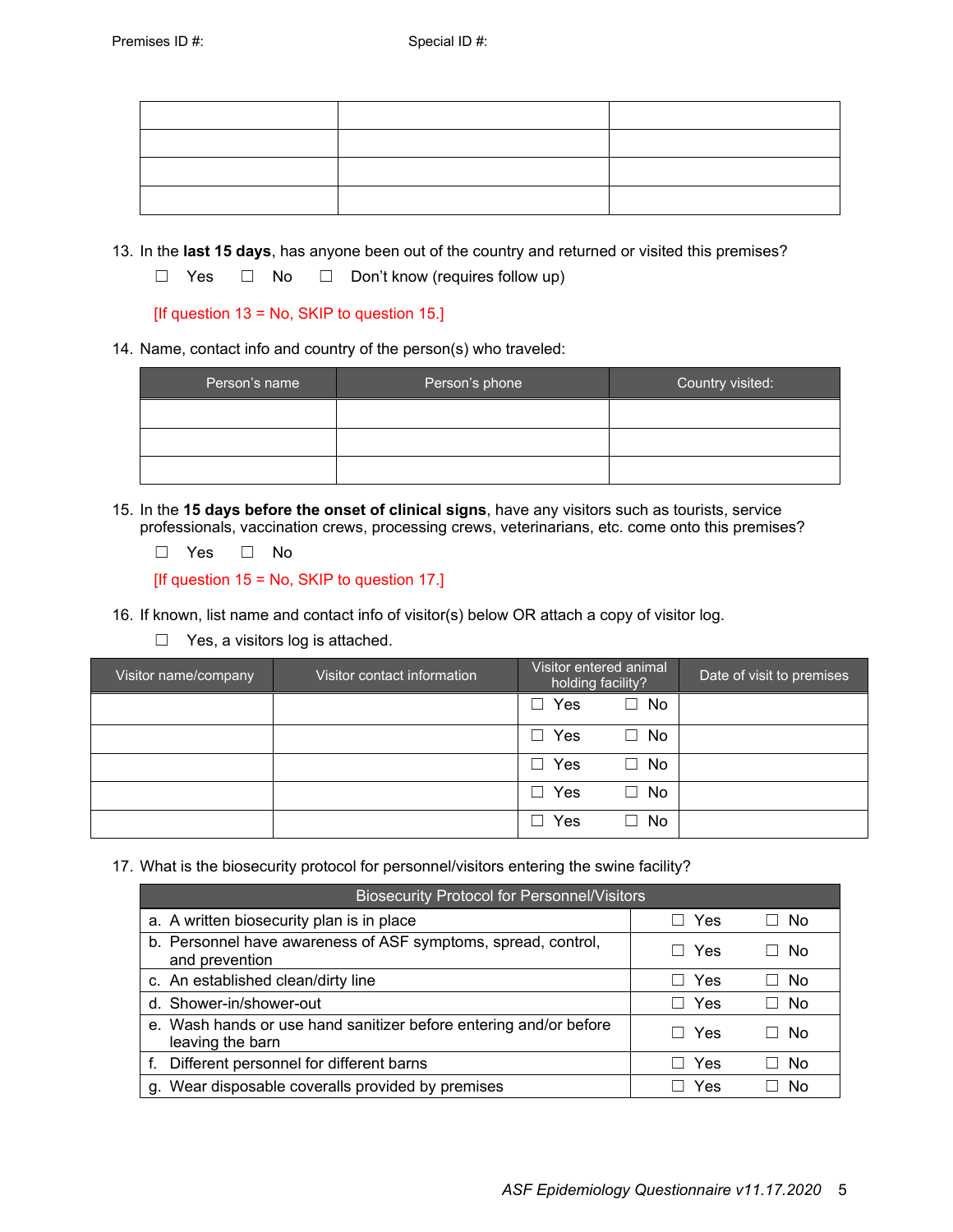| <b>Biosecurity Protocol for Personnel/Visitors</b>                   |                       |      |  |  |  |
|----------------------------------------------------------------------|-----------------------|------|--|--|--|
| h. Change of clothing (washable)                                     | □ Yes                 | No   |  |  |  |
| Change of shoes, shoe covers or disposable boots                     | Yes<br>$\Box$         | No   |  |  |  |
| Foot Bath (liquid)                                                   | Yes<br>H              | No   |  |  |  |
| k. Foot Bath (dry)                                                   | Yes<br>H              | No   |  |  |  |
| Scrub Footwear (bucket and brush)                                    | Yes<br>$\mathbf{I}$   | No.  |  |  |  |
| m. Premises personnel do not visit multiple premises in the same day | $\Box$ Yes            | No   |  |  |  |
| n. Visitors not allowed to enter the swine facility                  | Yes<br>$\blacksquare$ | No   |  |  |  |
| o. Premises personnel accompany visitor(s)                           | Yes<br>$\Box$         | - No |  |  |  |
| p. Other, specify:                                                   | Yes                   | No.  |  |  |  |
|                                                                      |                       |      |  |  |  |

18. What is the biosecurity protocol for the swine facility?

| <b>Biosecurity Protocol for the Swine Facility</b>                                                                                            |                       |                     |
|-----------------------------------------------------------------------------------------------------------------------------------------------|-----------------------|---------------------|
| a. Truck washes between transport on/off premises                                                                                             | Yes                   | No.<br>$\mathsf{L}$ |
| b. Truck wash facility on site                                                                                                                | Yes                   | No                  |
| c. Facility cleaning/disinfecting between groups of pigs (e.g., as part<br>of all-in, all-out pig flow)                                       | Yes<br>$\blacksquare$ | No.                 |
| d. Facilities are locked when no one is present                                                                                               | □ Yes                 | No.<br>$\mathsf{L}$ |
| e. Grain/feed are delivered, stored, mixed, and fed in a manner that<br>minimizes contamination; spills cleaned to avoid attracting wildlife  | Yes                   | No.                 |
| Sorting panels are washed after each use                                                                                                      | Yes                   | No.                 |
| g. Designation of specific trailers to transport specific pig groups<br>(e.g. one trailer for weaned pigs, one trailer for market hogs, etc.) | Yes                   | Nο                  |
| h. Wildlife, rodent, pest, and ectoparasite control programs in place                                                                         | Yes                   | No.                 |
| Other, specify:<br>Ĺ.                                                                                                                         | Yes                   | No.                 |
|                                                                                                                                               |                       |                     |

#### 19. In the **15 days before the onset of clinical signs**, were the following materials, equipment, or personnel brought onto the premises or shared with other premises?

|                                             | Taken off                                    | If taken on or off premises:                   |                                                           |                                                       |                                                                |  |  |
|---------------------------------------------|----------------------------------------------|------------------------------------------------|-----------------------------------------------------------|-------------------------------------------------------|----------------------------------------------------------------|--|--|
| Vehicle or equipment<br>type/personnel      | premises or<br>moved onto<br>premises?       | Shared with<br>another premises<br>with swine? | <b>Cleaned and</b><br>disinfected<br>between<br>premises? | <b>Brought into</b><br>animal holding<br>area?        | Date of<br>Frequency<br>last<br><b>of</b><br>movement movement |  |  |
| a. Semen                                    | No<br>Yes                                    | No<br>Yes<br>×.                                | n/a                                                       | Г<br>No.<br>Yes<br>$\blacksquare$                     |                                                                |  |  |
| b. Swine delivery/<br>removal trucks        | No<br>Yes<br>$\overline{\phantom{0}}$        | No.<br>Yes<br>$\mathbf{I}$                     | Yes<br>No<br>П<br>$\overline{\phantom{a}}$                | Yes<br>No.<br>$\blacksquare$                          |                                                                |  |  |
| c. Tractors                                 | No<br>Yes                                    | No<br>Yes                                      | Yes<br>No<br>□<br>□                                       | Yes<br>No<br>$\overline{\phantom{a}}$                 |                                                                |  |  |
| d. Portable panels                          | <b>No</b><br>Yes<br>$\overline{\phantom{0}}$ | Yes<br>No.<br>×.                               | No.<br><b>Yes</b><br>П<br>П                               | No<br>Yes<br>$\overline{\phantom{a}}$<br>$\mathsf{L}$ |                                                                |  |  |
| Feeding equipment<br>е.<br>$(e.g.,$ mixers) | <b>No</b><br>Yes                             | No<br>Yes                                      | No<br>П<br>Yes<br>٦                                       | Yes<br>No.<br>┓                                       |                                                                |  |  |
| Manure spreader                             | No<br>Yes                                    | Yes<br>No.                                     | No.<br><b>Yes</b><br>П<br>$\mathsf{L}$                    | No.<br>Yes<br>- 1                                     |                                                                |  |  |
| Vaccination crews<br>q.                     | No<br>Yes                                    | No<br>Yes                                      | No<br>Yes<br>П<br>$\Box$                                  | Yes<br>No.<br>- 1                                     |                                                                |  |  |
| h. Manure pit pumping                       | No<br>Yes                                    | No<br>Yes                                      | No<br>Yes<br>П<br>$\Box$                                  | No<br>Yes<br>- 1                                      |                                                                |  |  |
| Custom power washing                        | No<br>Yes<br>$\blacksquare$                  | No.<br>Yes                                     | No.<br>Yes<br>n l<br>$\perp$                              | No<br>Yes                                             |                                                                |  |  |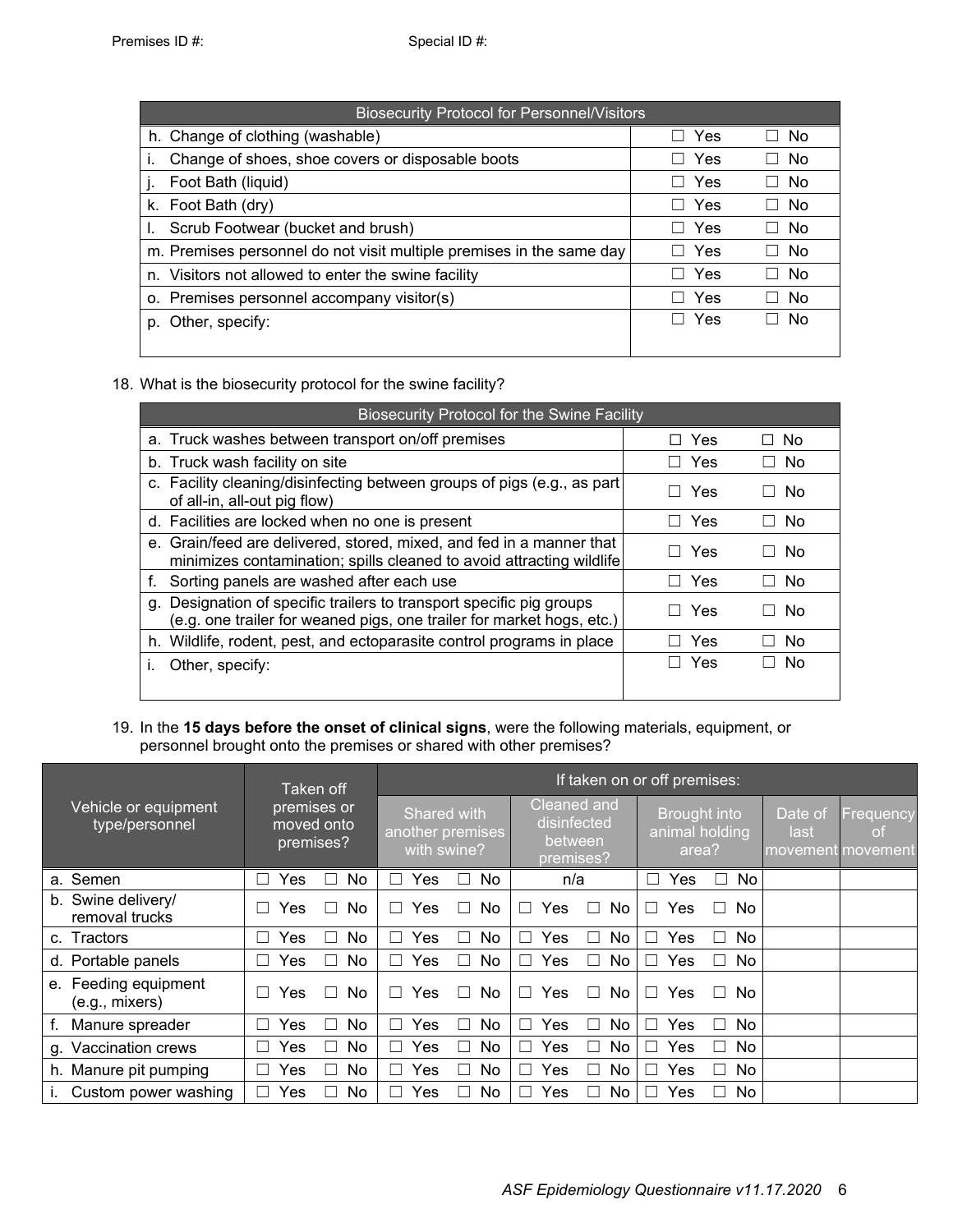|                                        | Taken off                              | If taken on or off premises:                   |                                                       |                                                |                                                         |  |  |
|----------------------------------------|----------------------------------------|------------------------------------------------|-------------------------------------------------------|------------------------------------------------|---------------------------------------------------------|--|--|
| Vehicle or equipment<br>type/personnel | premises or<br>moved onto<br>premises? | Shared with<br>another premises<br>with swine? | Cleaned and<br>disinfected<br>between<br>premises?    | <b>Brought into</b><br>animal holding<br>area? | Date of<br>Frequency<br>last<br>οf<br>movement movement |  |  |
| Construction equipment                 | <b>No</b><br>Yes                       | Yes<br>No.                                     | No.<br>Yes<br>П<br>П                                  | No.<br>Yes                                     |                                                         |  |  |
| k. Supply delivery/CO2/<br>Propane     | No<br>Yes                              | Yes<br>No.<br>$\blacksquare$                   | No<br>Yes<br>$\overline{\phantom{a}}$<br>$\mathbf{I}$ | No.<br>Yes                                     |                                                         |  |  |
| Garbage                                | No<br>Yes                              | No.<br>Yes                                     | No<br>Yes<br>$\Box$<br>$\vert \ \ \vert$              | No.<br>Yes<br>- 1                              |                                                         |  |  |
| m. Other (specify):                    | No<br>Yes                              | Yes<br>No.                                     | No<br>Yes<br>- 1                                      | No.<br>Yes                                     |                                                         |  |  |

#### 20. Please list any contacts from question 19 above that material or equipment were shared.

| Contact name | Contact address or<br>premises ID number | Contact phone number<br>(if known) |
|--------------|------------------------------------------|------------------------------------|
|              |                                          |                                    |
|              |                                          |                                    |
|              |                                          |                                    |
|              |                                          |                                    |
|              |                                          |                                    |
|              |                                          |                                    |

## 21. What are the sources of feed/mineral for this premises?

| Feed or mineral<br>source/company | Feed or mineral provider<br>name/address | Date of last delivery |
|-----------------------------------|------------------------------------------|-----------------------|
|                                   |                                          |                       |
|                                   |                                          |                       |
|                                   |                                          |                       |
|                                   |                                          |                       |
|                                   |                                          |                       |

22. Does the premises use the following mitigants in feed? Check all that apply:

| Mitigant |                          | Used on<br>Premises? |    | If used on premises |           |  |
|----------|--------------------------|----------------------|----|---------------------|-----------|--|
|          |                          |                      |    | Dose/Temperature?   | Duration? |  |
| а.       | Medium Chain Fatty Acids | $\Box$ Yes           | No |                     |           |  |
| b.       | Formaldehyde             | Yes                  | No |                     |           |  |
| c.       | Heat/temperature         | Yes                  | No |                     |           |  |
| d.       | Other (specify):         | Yes                  | No |                     |           |  |
|          |                          |                      |    |                     |           |  |
|          |                          |                      |    |                     |           |  |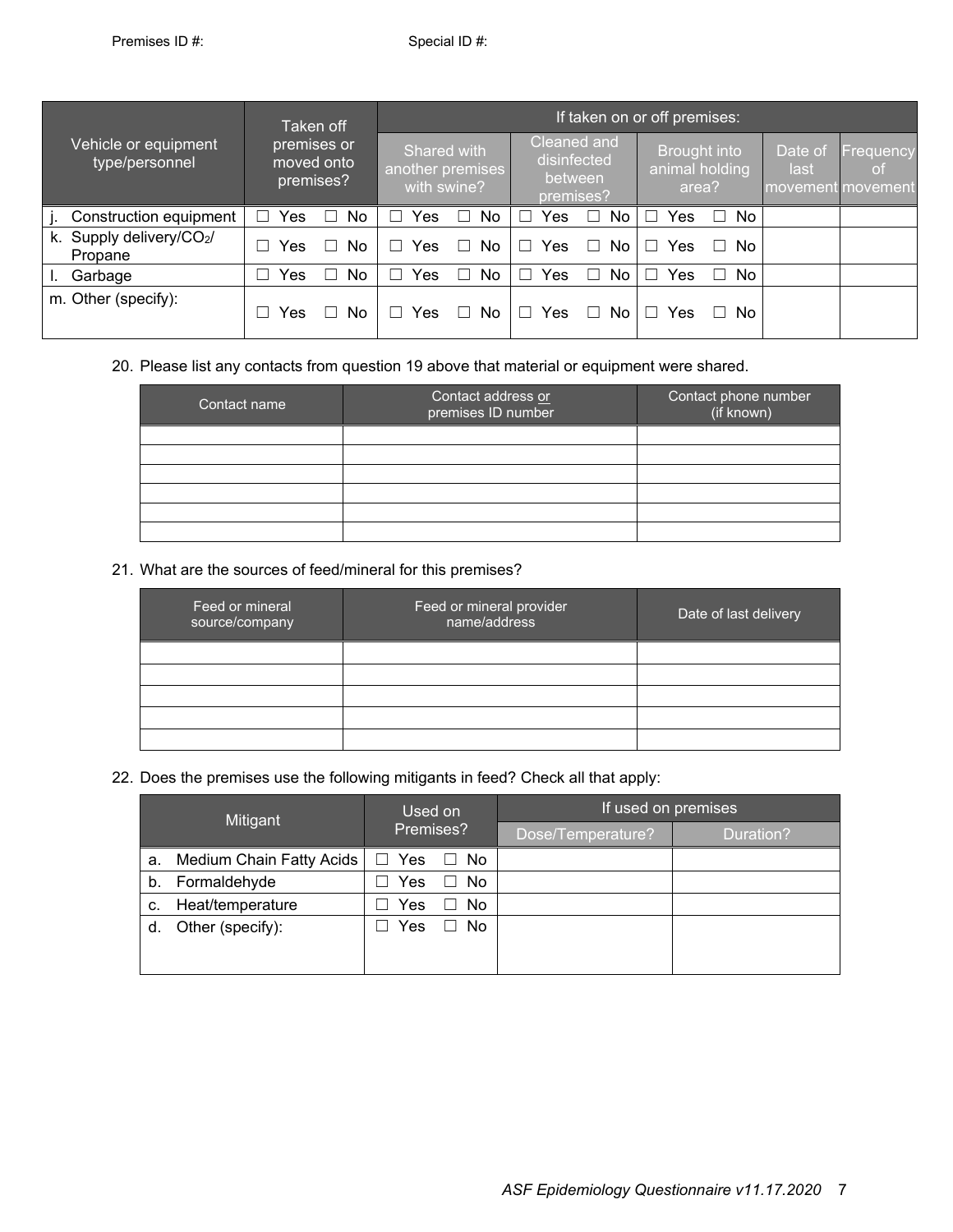23. Which of the following methods are used to manage dead pigs? Check all that apply:

| Disposal Method         | On premises?                       | Off premises?                             | Date last<br>occurred? | Frequency of<br>occurrence? |
|-------------------------|------------------------------------|-------------------------------------------|------------------------|-----------------------------|
| a. Offsite Rendering *  | Yes<br>$\Box$ No<br>$\blacksquare$ | $\Box$ Yes<br>$\Box$ No                   |                        |                             |
| b. Onsite Rendering     | Yes<br>No.<br>П                    | Yes<br>No.<br>$\vert \ \ \vert$<br>$\Box$ |                        |                             |
| c. Landfill $\triangle$ | Yes<br>$\Box$ No                   | Yes<br>$\Box$ No<br>$\Box$                |                        |                             |
| d. Burial               | Yes<br>No.<br>П                    | <b>No</b><br>Yes<br>П<br>$\Box$           |                        |                             |
| e. Incineration         | Yes<br>No.<br>П                    | Yes<br>No<br>П<br>$\Box$                  |                        |                             |
| f. Composting           | Yes<br>No.<br>$\Box$               | Yes<br>No<br>П                            |                        |                             |
| g. Holding Area         | Yes<br>No<br>$\perp$               | Yes<br>No.<br>$\vert \ \ \vert$           |                        |                             |
| h. Other (specify):     | Yes<br>No.<br>$\perp$              | Yes<br>No.<br>L.                          |                        |                             |

\*Offsite Rendering "On premises" means renderer pickup occurs ONSITE; "Off premises" means renderer pickup occurs OFFSITE. If rendering is used, obtain a list of other swine premises on the rendering route.

Name of Rendering Business:

<sup>∆</sup>Name of Landfill Business:

(Follow up with Rendering/Landfill for records)

24. Are table scraps or human food waste ever fed to the pigs on this premises?

☐ Yes ☐ No  $[$ If question 24 = No, SKIP to question 26.]

25. What is the source(s) of the table scraps or human food waste (e.g., owner's kitchen, restaurant, food retailer, regulated garbage, etc.)?

| <b>Sources</b> | Contact Information of Source (address, phone) |
|----------------|------------------------------------------------|
|                |                                                |
|                |                                                |
|                |                                                |

26. Have any feral swine been seen at this location, or has there been any evidence of feral swine in this area?

☐ Yes ☐ No

If yes, what date was this last observed:

27. In the **last 30 days**, have any employees hunted feral swine?

☐ Yes ☐ No ☐ Don't know (requires follow up)

If yes, what date did this last occur:

28. Does this premises have an approved Secure Pork Supply Plan in place?

☐ Yes ☐ No

[If question 28 = No, SKIP to Section D.]

29. If there is an approved Secure Pork Supply Plan in place, has the premises implemented enhanced biosecurity measures within the premises' plan? Attach a copy of the Secure Pork Supply Plan.

☐ Yes ☐ No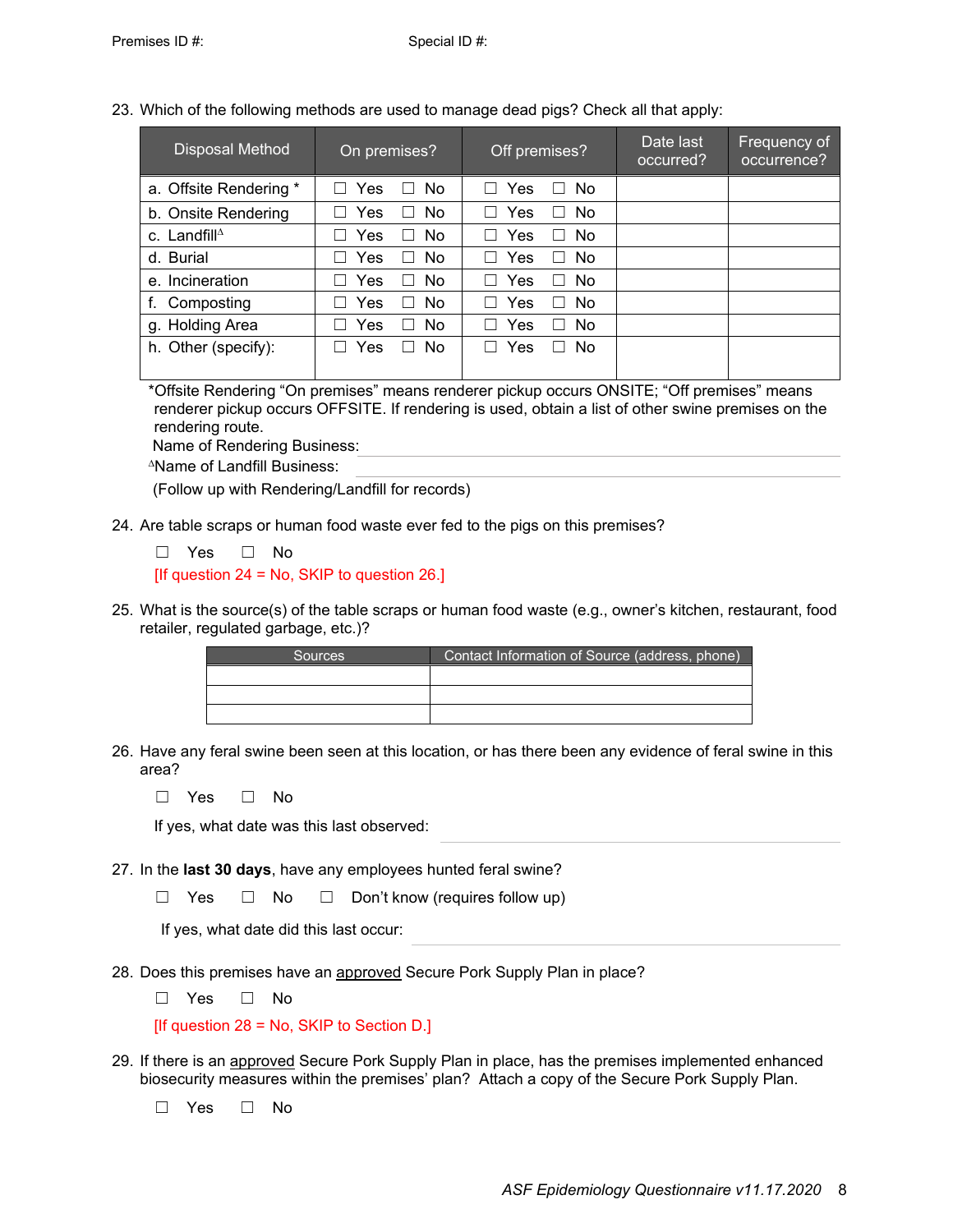## **Section D – Map**

Paste a satellite image map of the premises from Google Maps, Bing Maps, etc. showing and labeling the barns, feed delivery/feed storage areas, and the routes of vehicle movement on the premises.